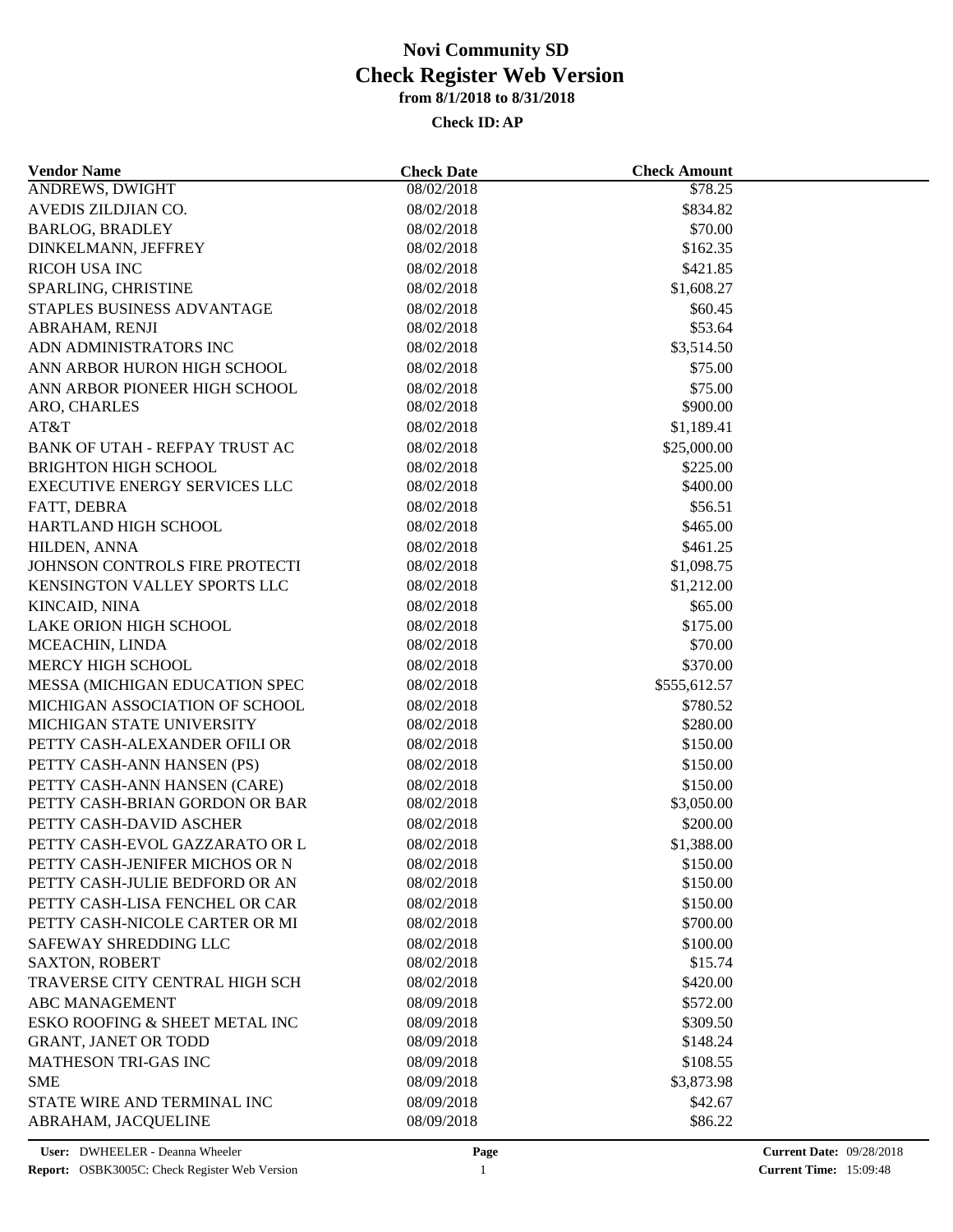| <b>Vendor Name</b>                   | <b>Check Date</b> | <b>Check Amount</b>    |  |
|--------------------------------------|-------------------|------------------------|--|
| AMERICAN ASSOCIATION SCHOOL PE       | 08/09/2018        | \$195.00               |  |
| <b>BIGHAM, EILEEN</b>                | 08/09/2018        | \$9,201.60             |  |
| <b>BRICKS 4 KIDS</b>                 | 08/09/2018        | \$600.00               |  |
| <b>DTE ENERGY</b>                    | 08/09/2018        | \$17,906.71            |  |
| <b>DTE ENERGY</b>                    | 08/09/2018        | \$164.58               |  |
| <b>DTE ENERGY</b>                    | 08/09/2018        | \$12,550.64            |  |
| EDF ENERGY SERVICES LLC              | 08/09/2018        | \$2,358.48             |  |
| <b>ENVIRO-CLEAN SERVICES INC</b>     | 08/09/2018        | \$8,004.74             |  |
| FAMBRO MANAGEMENT LLC                | 08/09/2018        | \$693.00               |  |
| FIRE SYSTEMS OF MICHIGAN INC         | 08/09/2018        | \$1,425.00             |  |
| <b>GIRLS EMPOWERED</b>               | 08/09/2018        | \$90.00                |  |
| <b>GRAND VALLEY STATE UNIVERSITY</b> | 08/09/2018        | \$100.00               |  |
| HAAS, JUSTIN                         | 08/09/2018        | \$75.21                |  |
| <b>INCWEBS INC</b>                   | 08/09/2018        | \$1,370.00             |  |
| JOHNSON CONTROLS FIRE PROTECTI       | 08/09/2018        | \$5,852.25             |  |
| LAPORTE, LISA                        | 08/09/2018        | \$357.26               |  |
| <b>LIVE SAFE ACADEMY</b>             | 08/09/2018        | \$924.00               |  |
| <b>MATHESON TRI-GAS INC</b>          | 08/09/2018        | \$759.20               |  |
| MINNICK, JILL                        | 08/09/2018        | \$47.21                |  |
| <b>OAKLAND SCHOOLS</b>               | 08/09/2018        | \$75.00                |  |
| PDT TECHNOLOGY                       | 08/09/2018        | \$390.00               |  |
| <b>RELIABLE DELIVERY</b>             | 08/09/2018        | \$432.00               |  |
| <b>SBSI SOFTWARE INC</b>             | 08/09/2018        | \$445.80               |  |
| <b>STATE OF MICHIGAN</b>             | 08/09/2018        | \$10.00                |  |
| <b>STATE OF MICHIGAN</b>             | 08/09/2018        | \$10.00                |  |
| TENG, WENN-HUEY ALICIA               | 08/09/2018        | \$120.00               |  |
| THE POD DROP OF NOVI INC.            | 08/09/2018        | \$13,320.00            |  |
| THRUN LAW FIRM P.C.                  | 08/09/2018        | \$1,297.00             |  |
| VERNIER SOFTWARE & TECHNOLOGY        | 08/09/2018        | \$1,403.55             |  |
| <b>CHAPTER 13 TRUSTEE</b>            | 08/10/2018        | \$50.00                |  |
| <b>MEFSA</b>                         | 08/10/2018        |                        |  |
| <b>MISDU</b>                         | 08/10/2018        | \$127.35<br>\$1,827.53 |  |
| UNITED STATES TREASURY               |                   |                        |  |
|                                      | 08/10/2018        | \$62.00                |  |
| <b>ALLIED INC</b>                    | 08/16/2018        | \$1,454.00             |  |
| <b>FLASH GLASS</b>                   | 08/16/2018        | \$95.00                |  |
| <b>GLOBAL COMPLIANCE NETWORK INC</b> | 08/16/2018        | \$425.00               |  |
| HAROLD'S FRAME SHOP INC              | 08/16/2018        | \$204.00               |  |
| MCCARTHY & SMITH INC                 | 08/16/2018        | \$205,491.33           |  |
| PROVIDENCE OCCUPATIONAL HEALTH       | 08/16/2018        | \$372.00               |  |
| A PARTS WAREHOUSE                    | 08/16/2018        | \$438.00               |  |
| AT&T                                 | 08/16/2018        | \$3,585.66             |  |
| BIRDYSHAW, DANIELLE                  | 08/16/2018        | \$422.20               |  |
| <b>BUDLONG, KRISTIN</b>              | 08/16/2018        | \$578.92               |  |
| <b>CINTAS CORPORATION #31</b>        | 08/16/2018        | \$765.95               |  |
| <b>CONSUMERS ENERGY</b>              | 08/16/2018        | \$3,705.72             |  |
| DELTA COM INC                        | 08/16/2018        | \$1,692.00             |  |
| DIRECT ENERGY BUSINESS INC           | 08/16/2018        | \$63,862.12            |  |
| FRANKLIN COVEY CLIENT SALES IN       | 08/16/2018        | \$15,000.00            |  |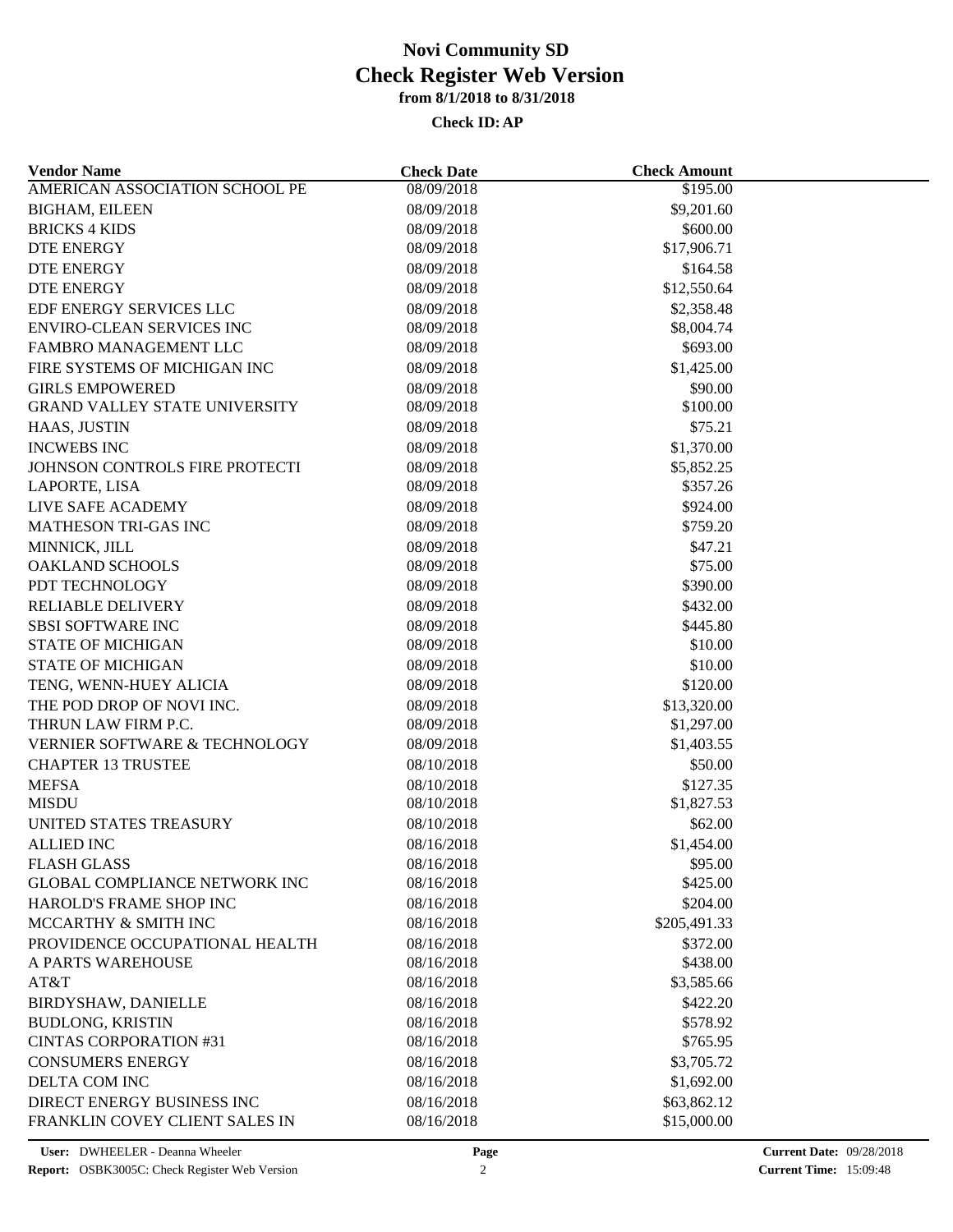| <b>Vendor Name</b>                            | <b>Check Date</b> | <b>Check Amount</b>  |  |
|-----------------------------------------------|-------------------|----------------------|--|
| <b>GRAY, KAITLIN</b>                          | 08/16/2018        | \$97.44              |  |
| HAROLD'S FRAME SHOP INC                       | 08/16/2018        | \$2,240.93           |  |
| HOLLAND BUS COMPANY                           | 08/16/2018        | \$1,336.29           |  |
| HRIBAR, THERESA                               | 08/16/2018        | \$742.72             |  |
| <b>INCWEBS INC</b>                            | 08/16/2018        | \$120.00             |  |
| INTERIM HOME HEALTHCARE OF OAK                | 08/16/2018        | \$2,956.25           |  |
| JACKSON TRUCK SERVICE INC                     | 08/16/2018        | \$2,013.88           |  |
| <b>LAWSON PRODUCTS INC</b>                    | 08/16/2018        | \$284.08             |  |
| <b>MATHESON TRI-GAS INC</b>                   | 08/16/2018        | \$112.07             |  |
| MINDFUL OPPORTUNITIES LLC                     | 08/16/2018        | \$4,800.00           |  |
| NXKEM PRODUCTS LLC                            | 08/16/2018        | \$158.52             |  |
| <b>PEARSON</b>                                | 08/16/2018        | \$12.00              |  |
| PROVIDENCE OCCUPATIONAL HEALTH                | 08/16/2018        | \$62.00              |  |
| SMITH, JENNIFER                               | 08/16/2018        | \$510.88             |  |
| <b>STATE OF MICHIGAN</b>                      | 08/16/2018        | \$600.00             |  |
| STATE WIRE AND TERMINAL INC                   | 08/16/2018        | \$163.44             |  |
| STOTLER, DIANA                                | 08/16/2018        | \$527.04             |  |
| TRAFFIC & SAFETY CONTROL SYSTE                | 08/16/2018        | \$213.75             |  |
| TRANSPORTATION ACCESSORIES CO                 | 08/16/2018        | \$70.37              |  |
| TREDROC TIRE SERVICES LLC                     | 08/16/2018        | \$6,231.09           |  |
| WHEAT, MEAGHAN                                | 08/16/2018        | \$373.61             |  |
| <b>GARDINER C. VOSE INC</b>                   | 08/23/2018        | \$550.00             |  |
| MCCARTHY & SMITH INC                          | 08/23/2018        | \$204,564.08         |  |
| MUNRO ELECTRIC CO INC                         | 08/23/2018        | \$1,482.00           |  |
| <b>OAKLAND SCHOOLS</b>                        | 08/23/2018        | \$400.00             |  |
| <b>QUITIQUIT, PAM</b>                         | 08/23/2018        | \$21.95              |  |
| SMART CARE EQUIPMENT SOLUITION                | 08/23/2018        | \$803.01             |  |
| <b>SME</b>                                    | 08/23/2018        | \$990.00             |  |
| ABDALLAH, JESSICA LYNN                        | 08/23/2018        | \$1,460.25           |  |
| AEO LEADERSHIP LLC                            | 08/23/2018        | \$400.00             |  |
| ALI, ANMAR                                    | 08/23/2018        | \$449.46             |  |
| ARSIAN, ZERNISAN                              | 08/23/2018        | \$343.00             |  |
| <b>ARTISTIC ATTITUDES LLC</b>                 | 08/23/2018        | \$487.50             |  |
| AT&T                                          | 08/23/2018        | \$642.04             |  |
| <b>BAKER-BELL, APRIL</b>                      | 08/23/2018        | \$2,000.00           |  |
| <b>BECK, JENNIFER</b>                         | 08/23/2018        | \$465.10             |  |
| <b>BEDFORD HIGH SCHOOL</b>                    | 08/23/2018        | \$190.00             |  |
| <b>BIGHAM, EILEEN</b>                         | 08/23/2018        | \$7,668.00           |  |
| CARDENAS, RODRIGO                             | 08/23/2018        | \$107.26             |  |
| <b>CONSUMERS ENERGY</b>                       | 08/23/2018        | \$331.61             |  |
| COOK, JENNIFER                                | 08/23/2018        | \$227.20             |  |
| DIAL, JEANNE                                  | 08/23/2018        | \$100.86             |  |
| EPS/SCHOOL SPECIALTY LITERACY                 | 08/23/2018        | \$360.00             |  |
|                                               | 08/23/2018        |                      |  |
| ERNSTER, STEPHEN<br><b>FENTON HIGH SCHOOL</b> | 08/23/2018        | \$101.47<br>\$190.00 |  |
|                                               |                   |                      |  |
| FLIPSIDE ART STUDIO LLC                       | 08/23/2018        | \$1,345.00           |  |
| <b>GIRLS EMPOWERED</b>                        | 08/23/2018        | \$900.00             |  |
| <b>GOODWILL INDUSTRIES OF GREATER</b>         | 08/23/2018        | \$4,907.20           |  |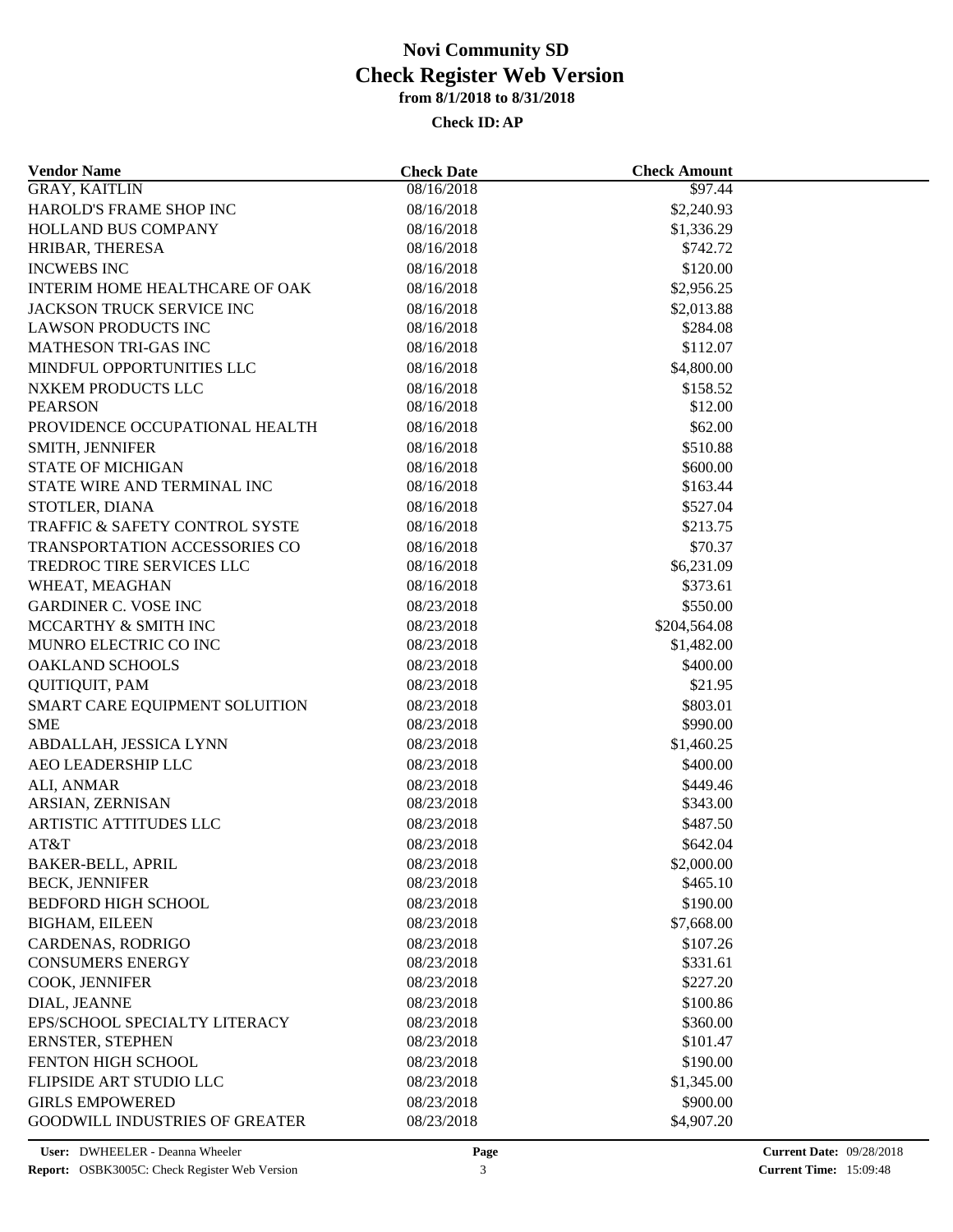| <b>Vendor Name</b>                       | <b>Check Date</b>        | <b>Check Amount</b>  |  |
|------------------------------------------|--------------------------|----------------------|--|
| HAAPALA, MEGAN                           | 08/23/2018               | \$449.48             |  |
| HATTIE, JILLIAN                          | 08/23/2018               | \$344.10             |  |
| HOLBROOK-FERMAN, ELIZABETH               | 08/23/2018               | \$145.00             |  |
| <b>INTERIM HOME HEALTHCARE OF OAK</b>    | 08/23/2018               | \$1,443.75           |  |
| ISRAEL, MELISSA                          | 08/23/2018               | \$463.40             |  |
| JARJIS, LUMA                             | 08/23/2018               | \$660.83             |  |
| JOHNSON, ABBY                            | 08/23/2018               | \$294.00             |  |
| JONES, TANYA                             | 08/23/2018               | \$554.54             |  |
| KING, VICKY                              | 08/23/2018               | \$185.00             |  |
| KUHN, CINDY                              | 08/23/2018               | \$734.20             |  |
| LIM-ARENA, DEBORAH                       | 08/23/2018               | \$770.00             |  |
| <b>MAD SCIENCE OF DETROIT</b>            | 08/23/2018               | \$4,583.00           |  |
| MENA, WILLIAM J.                         | 08/23/2018               | \$971.67             |  |
| MICHIGAN ASSOCIATION OF SCHOOL           | 08/23/2018               | \$2,000.00           |  |
| MIOTECH SPORTS MEDICINE SUPPLI           | 08/23/2018               | \$3,721.57           |  |
| MUSA, CARLY                              | 08/23/2018               | \$779.23             |  |
| NATIONAL BREAST CANCER FOUNDAT           | 08/23/2018               | \$250.00             |  |
| NEFF MOTIVATION INC                      | 08/23/2018               | \$1,127.49           |  |
| <b>NEOLA INC</b>                         | 08/23/2018               | \$650.00             |  |
| NORTHEY, LISA                            | 08/23/2018               | \$216.00             |  |
| <b>OAKLAND SCHOOLS</b>                   | 08/23/2018               | \$64,749.75          |  |
| <b>OAKLAND SCHOOLS</b>                   | 08/23/2018               | \$250.00             |  |
|                                          |                          |                      |  |
| ONYX WELLNESS LLC<br>PHEIFFER, TODD ERIC | 08/23/2018<br>08/23/2018 | \$180.00<br>\$250.00 |  |
| PITNEY BOWES PURCHASE POWER              |                          |                      |  |
|                                          | 08/23/2018               | \$3,000.00           |  |
| PRESIDIO NETWORKED SOLUTIONS L           | 08/23/2018               | \$7,699.91           |  |
| ROCHESTER 100 INC                        | 08/23/2018               | \$625.00             |  |
| SANDRA BIONDO & ASSOCIATES LLC           | 08/23/2018               | \$4,500.00           |  |
| <b>SCIENCE ALIVE</b>                     | 08/23/2018               | \$207.00             |  |
| SOYSAL, AYSE                             | 08/23/2018               | \$235.00             |  |
| <b>STATE OF MICHIGAN</b>                 | 08/23/2018               | \$60.00              |  |
| SUTTON, MICHAEL T.                       | 08/23/2018               | \$1,300.00           |  |
| THE BEST DEALS FOR YOU LLC               | 08/23/2018               | \$1,000.00           |  |
| TOFILSKI, WILLIAM RAYMOND                | 08/23/2018               | \$225.62             |  |
| TROOST, KIM                              | 08/23/2018               | \$184.68             |  |
| TUMBLE BUNNIES GYMNASTICS INC            | 08/23/2018               | \$576.00             |  |
| TUNNEY, CARRIN                           | 08/23/2018               | \$175.00             |  |
| VELLUCCI, MARK ANDREW                    | 08/23/2018               | \$990.69             |  |
| <b>VESCO OIL CORPORATION</b>             | 08/23/2018               | \$112.25             |  |
| <b>VS AMERICA INC</b>                    | 08/23/2018               | \$308,242.84         |  |
| <b>CHAPTER 13 TRUSTEE</b>                | 08/24/2018               | \$50.00              |  |
| <b>MISDU</b>                             | 08/24/2018               | \$1,827.53           |  |
| UNITED STATES TREASURY                   | 08/24/2018               | \$62.00              |  |
| ADAMS OUTDOOR ADVERTISING LLP            | 08/27/2018               | \$4,500.00           |  |
| HP INC                                   | 08/27/2018               | \$310.37             |  |
| INTERIM HOME HEALTHCARE OF OAK           | 08/27/2018               | \$1,457.50           |  |
| PRINTNOLOGY INC                          | 08/27/2018               | \$3,453.57           |  |
| <b>WAGEWORKS INC</b>                     | 08/27/2018               | \$826.80             |  |
|                                          |                          |                      |  |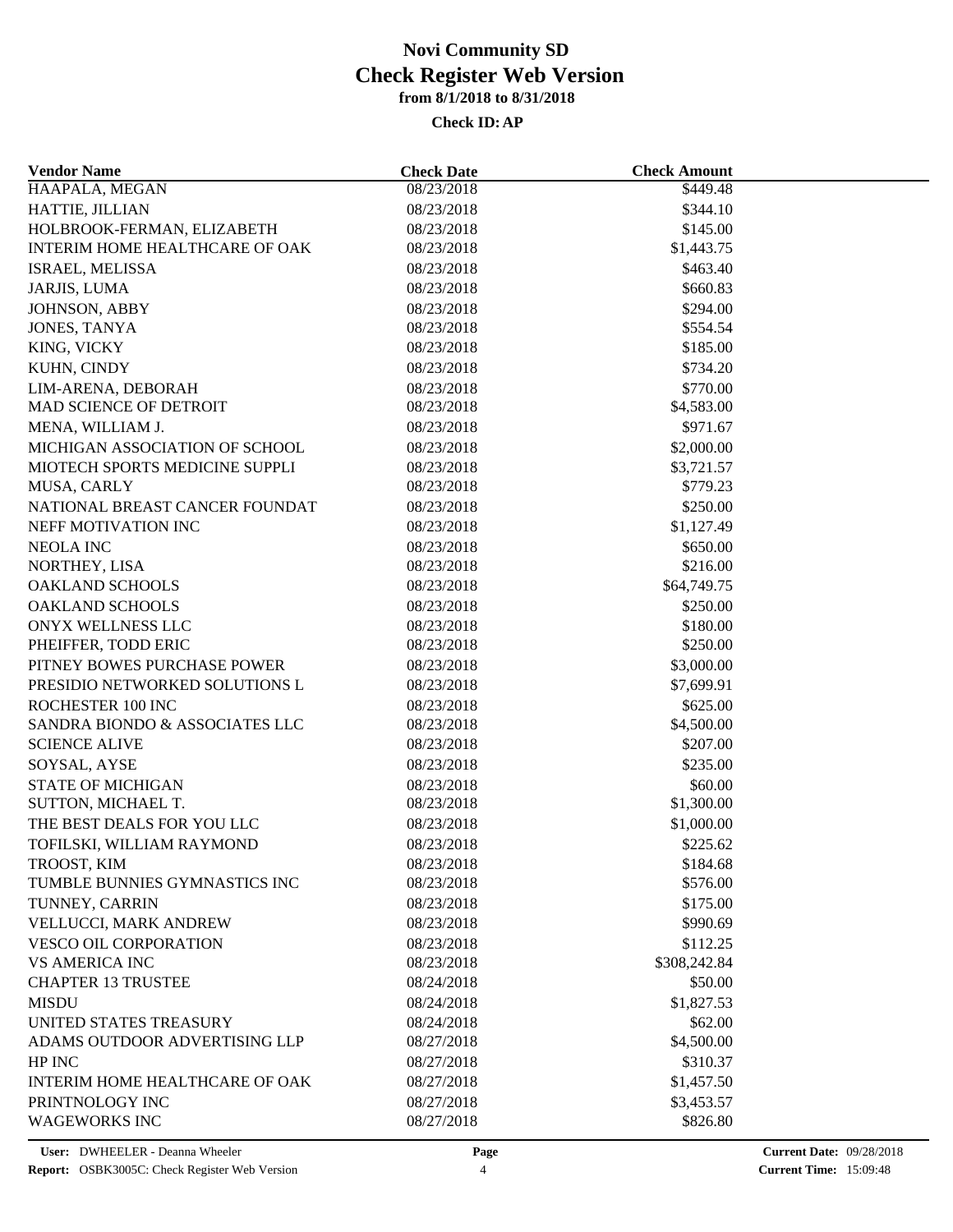| <b>Vendor Name</b>                      | <b>Check Date</b> | <b>Check Amount</b> |  |
|-----------------------------------------|-------------------|---------------------|--|
| <b>OAKLAND SCHOOLS</b>                  | 08/29/2018        | \$200.00            |  |
| <b>RICOH USA INC</b>                    | 08/29/2018        | \$2,136.59          |  |
| ADRENALINE FUNDRAISING                  | 08/31/2018        | \$9,147.50          |  |
| AEO LEADERSHIP LLC                      | 08/31/2018        | \$280.00            |  |
| ARMSTRONG, CHRISTINA                    | 08/31/2018        | \$401.71            |  |
| BARSZCZOWSKI, MELISSA                   | 08/31/2018        | \$704.74            |  |
| <b>BASKETBALL COACHES ASSOCIATION</b>   | 08/31/2018        | \$80.00             |  |
| <b>BERG, JENNIFER</b>                   | 08/31/2018        | \$300.00            |  |
| BLANCHARD, KATHLYN MARIE                | 08/31/2018        | \$300.00            |  |
| <b>BON, JEREMY</b>                      | 08/31/2018        | \$58.98             |  |
| <b>BURG, ALLISON</b>                    | 08/31/2018        | \$26.74             |  |
| CAMILLERI, JENNIFER                     | 08/31/2018        | \$435.58            |  |
| CHIRMADE, KALYANI                       | 08/31/2018        | \$703.50            |  |
| <b>CINTAS CORPORATION #31</b>           | 08/31/2018        | \$459.57            |  |
| CLOKE, CATHY                            | 08/31/2018        | \$121.96            |  |
| COLLINS, MEGHAN CATHERINE               | 08/31/2018        | \$250.00            |  |
| <b>CUMMINS BRIDGEWAY LLC</b>            | 08/31/2018        | \$247.50            |  |
| DESPREZ, MARY JO                        | 08/31/2018        | \$785.97            |  |
| DOUGLAS, KYLIE JOURDAN                  | 08/31/2018        | \$950.00            |  |
| <b>EA GRAPHICS</b>                      | 08/31/2018        | \$549.00            |  |
| <b>ECA SCIENCE KIT SERVICES</b>         | 08/31/2018        | \$48,692.86         |  |
| <b>ENVIRO-CLEAN SERVICES INC</b>        | 08/31/2018        | \$7,871.05          |  |
| <b>EXECUTIVE ENERGY SERVICES LLC</b>    | 08/31/2018        | \$400.00            |  |
| FERNANDEZ, STEVEN                       | 08/31/2018        | \$400.00            |  |
| <b>FLEETPRIDE INC</b>                   | 08/31/2018        | \$576.54            |  |
| <b>GROVES HIGH SCHOOL</b>               | 08/31/2018        | \$950.00            |  |
| HAROLD'S FRAME SHOP INC                 | 08/31/2018        | \$480.00            |  |
| HEUR, NICOLE                            | 08/31/2018        | \$39.96             |  |
| HOLLAND BUS COMPANY                     | 08/31/2018        | \$608.37            |  |
| JACKSON TRUCK SERVICE INC               | 08/31/2018        | \$687.03            |  |
| JOHNSON CONTROLS FIRE PROTECTI          | 08/31/2018        | \$769.50            |  |
| <b>JONES, ANN MARIE</b>                 | 08/31/2018        | \$300.00            |  |
| KALAMAZOO REGIONAL EDUCATIONAL          | 08/31/2018        | \$770.00            |  |
| KARINEN, ASHLEY                         | 08/31/2018        | \$1,049.30          |  |
|                                         | 08/31/2018        | \$1,283.92          |  |
| KILGORE, AMY<br>KIM, SULGI              | 08/31/2018        | \$1,007.00          |  |
| KING, KATHRYN                           | 08/31/2018        | \$1,300.00          |  |
|                                         |                   |                     |  |
| LAMBITZ, MARNIE LYNN                    | 08/31/2018        | \$250.00            |  |
| LEE, AGNES<br><b>M-2 AUTO PARTS INC</b> | 08/31/2018        | \$858.58            |  |
|                                         | 08/31/2018        | \$300.25            |  |
| <b>MAX PRINTING AND COPY</b>            | 08/31/2018        | \$800.00            |  |
| MENA, WILLIAM J.                        | 08/31/2018        | \$399.00            |  |
| MICHIGAN H.S. ATHLETIC ASSOC.           | 08/31/2018        | \$90.00             |  |
| MICHIGAN HIGH SCHOOL FIELD HOC          | 08/31/2018        | \$200.00            |  |
| MICHIGAN STATE UNIVERSITY               | 08/31/2018        | \$4,250.00          |  |
| NORTHVILLE COMMUNITY FOUNDATIO          | 08/31/2018        | \$170.00            |  |
| NORTHVILLE STITCHING POST LLC           | 08/31/2018        | \$398.00            |  |
| OAKLAND SCHOOLS                         | 08/31/2018        | \$75.00             |  |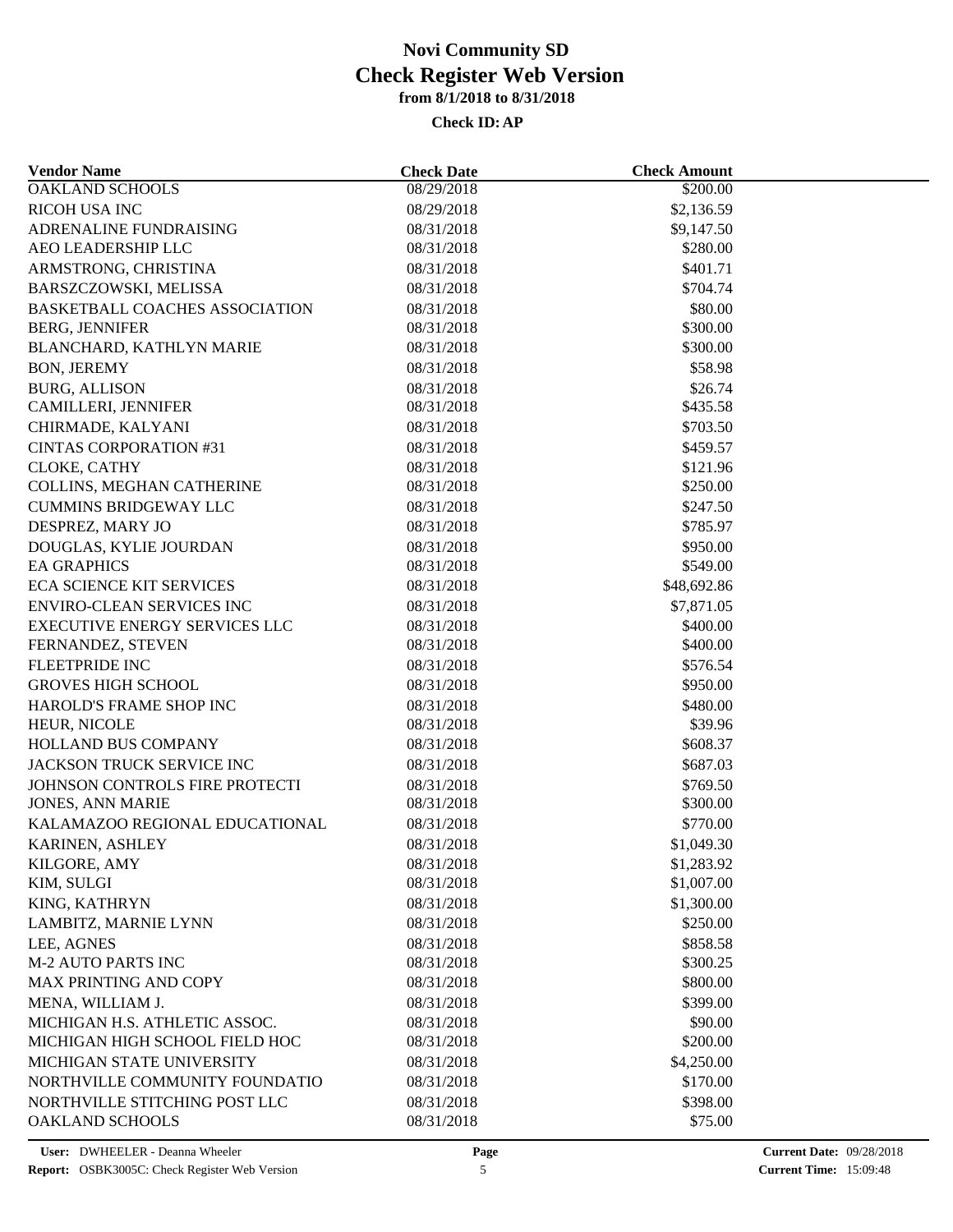| <b>Vendor Name</b>               | <b>Check Date</b>   | <b>Check Amount</b>   |                |
|----------------------------------|---------------------|-----------------------|----------------|
| OTTO, ANDREA                     | 08/31/2018          | \$175.00              |                |
| PEHLKE, JOY E.                   | 08/31/2018          | \$750.00              |                |
| PLYMOUTH CANTON COMMUNITY SCHO   | 08/31/2018          | \$80.00               |                |
| POHLONSKI, EMILY                 | 08/31/2018          | \$208.24              |                |
| PRINTNOLOGY INC                  | 08/31/2018          | \$1,117.96            |                |
| PURE EXISTENCE DANCE COMPANY     | 08/31/2018          | \$2,000.00            |                |
| SAFEWAY SHREDDING LLC            | 08/31/2018          | \$60.00               |                |
| <b>SALEM HILLS GOLF CLUB</b>     | 08/31/2018          | \$144.00              |                |
| <b>SCS IMAGE GROUP</b>           | 08/31/2018          | \$3,549.00            |                |
| <b>SUN &amp; SNOW SPORTS INC</b> | 08/31/2018          | \$430.00              |                |
| SUTTLE-BRUCE, SYLVIA             | 08/31/2018          | \$500.00              |                |
| SUTTON, MICHAEL T.               | 08/31/2018          | \$2,775.00            |                |
| THE COLLEGE BOARD                | 08/31/2018          | \$235.00              |                |
| TRANSPORTATION ACCESSORIES CO    | 08/31/2018          | \$230.94              |                |
| TREDROC TIRE SERVICES LLC        | 08/31/2018          | \$1,005.25            |                |
| TROTTER, LINDA D.                | 08/31/2018          | \$150.00              |                |
| VAN EIZENGA, JOANNA J.           | 08/31/2018          | \$700.00              |                |
| <b>WELLS, STEPHANIE</b>          | 08/31/2018          | \$1,000.00            |                |
|                                  |                     | <b>Issued:</b>        | \$119,457.37   |
|                                  |                     | <b>Reversed:</b>      | \$205,491.33   |
|                                  |                     | <b>Cancelled:</b>     | \$1,453,352.56 |
| <b>AP Checks Processed:</b>      | 258                 | <b>AP Bank Total:</b> | \$1,778,301.26 |
| <b>Total Checks Processed:</b>   | <b>Grand Total:</b> | \$1,778,301.26        |                |